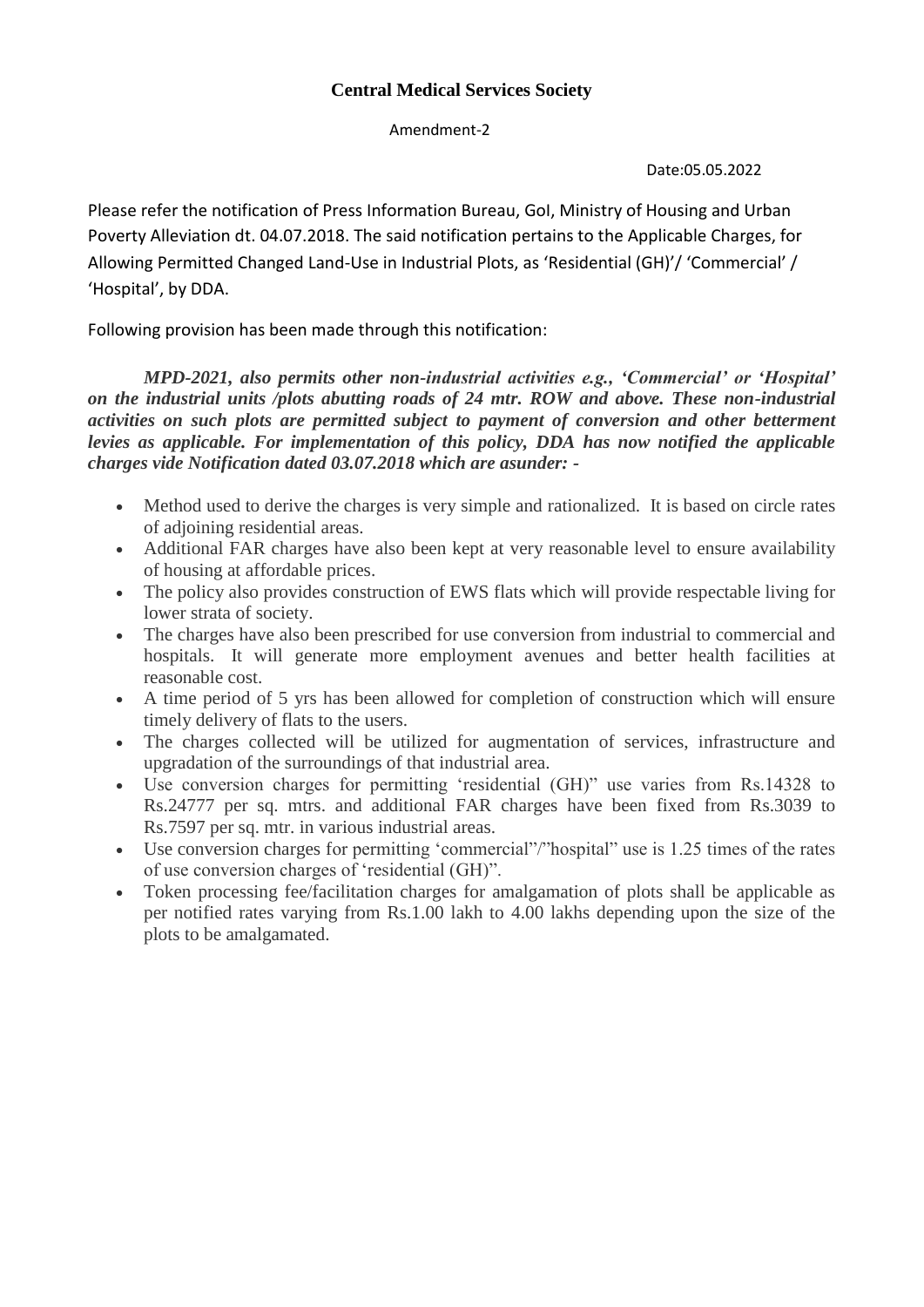In line with the notification dt.04.07.2018, following amendment is approved:

| Added clause<br>i.<br>Category-I-<br>Plot of 800 to 1100 Sq yard with or without<br><b>For Category-I</b><br>demolishable structure- The construction of a<br>multistory building on the plot must yield 16,200 to<br>19,800 sq feet of built up area (excluding Basement<br>Industrial plots abutting roads<br>$\bullet$<br>and Stilt as per the allowed FAR of the quoted<br>of 24 mtr. ROW and above are<br>property).<br>also eligible to bid.<br>Properties which are fully commercial or on<br>$\bullet$<br>Commercial notified roads only are eligible to bid.<br>The cost of property should be quoted on the basis of<br>$\bullet$<br>"Lumpsum cost offered to CMSS" including all levies<br>and taxes,<br><b>For Category-II</b><br>i.e. land, water, sewage, property& commercial tax,<br>commission charges of Authorized Agent, and GST<br>Industrial independent units<br>$\bullet$<br>etc.<br>abutting roads of 24 mtr. ROW<br>and above are also eligible to<br>The bidder can quote their bid for Plots larger than<br>bid.<br>1100 SqYard, However CMSS will pay for the total cost<br>upto maximum of 1100 Sq Yard. Calculation method-<br>If such property is quoted, it<br>$\bullet$<br>(Lump sum Rate quoted by the bidder/ Declared area<br>shall be the bidders<br>of Plot in Sq. Yard) x 1100<br>responsibility to get the full<br>property converted into<br>The bidder should submit an undertaking for<br>commercial usage at its own<br>acceptance of the above matrix condition.<br>cost before Agreement to Sell.<br>ii.<br>Category-II-<br>Note (For Both Category-I &<br>Independent ready to move in building with<br>Category-II):<br>appropriate size of plot with total built up area of                                                                                                                                            |
|--------------------------------------------------------------------------------------------------------------------------------------------------------------------------------------------------------------------------------------------------------------------------------------------------------------------------------------------------------------------------------------------------------------------------------------------------------------------------------------------------------------------------------------------------------------------------------------------------------------------------------------------------------------------------------------------------------------------------------------------------------------------------------------------------------------------------------------------------------------------------------------------------------------------------------------------------------------------------------------------------------------------------------------------------------------------------------------------------------------------------------------------------------------------------------------------------------------------------------------------------------------------------------------------------------------------------------------------------------------------------------------------------------------------------------------------------------------------------------------------------------------------------------------------------------------------------------------------------------------------------------------------------------------------------------------------------------------------------------------------------------------------------------------------------------------------------------------------------------------------------|
|                                                                                                                                                                                                                                                                                                                                                                                                                                                                                                                                                                                                                                                                                                                                                                                                                                                                                                                                                                                                                                                                                                                                                                                                                                                                                                                                                                                                                                                                                                                                                                                                                                                                                                                                                                                                                                                                          |
|                                                                                                                                                                                                                                                                                                                                                                                                                                                                                                                                                                                                                                                                                                                                                                                                                                                                                                                                                                                                                                                                                                                                                                                                                                                                                                                                                                                                                                                                                                                                                                                                                                                                                                                                                                                                                                                                          |
|                                                                                                                                                                                                                                                                                                                                                                                                                                                                                                                                                                                                                                                                                                                                                                                                                                                                                                                                                                                                                                                                                                                                                                                                                                                                                                                                                                                                                                                                                                                                                                                                                                                                                                                                                                                                                                                                          |
|                                                                                                                                                                                                                                                                                                                                                                                                                                                                                                                                                                                                                                                                                                                                                                                                                                                                                                                                                                                                                                                                                                                                                                                                                                                                                                                                                                                                                                                                                                                                                                                                                                                                                                                                                                                                                                                                          |
| 16,200 to 19,800 sqft. (excluding Basement and Stilt).<br>1. Offered Plot/Building<br>The cost of Basement and Stilt will be included in total<br>mandatorily must have clear<br>cost quoted by the bidder but the area will not be<br>and absolute title for sale of<br>added in calculation of total built-up area of the<br>their Land/Premises with<br>building.<br>approved Building Plans &<br>The Building should have maximum 4 floors<br>$\bullet$<br>Completion/Occupancy<br>excluding Basement and Stilt. Building with more<br>Certificate etc issued by<br>than 4 floors (excluding Basement & Stilt) shall not be<br>Local Authority for carrying<br>considered.<br>out commercial<br>Properties which are fully commercial or on<br>$\bullet$<br>activities/office purposes at<br>Commercial notified roads only are eligible to bid.<br>New Delhi.<br>If the property is on notified commercial roads (and<br>٠<br>The offered property should<br>2.<br>the property is fully residential/part residential-part<br>either be fully commercial or<br>commercial), it shall be the bidders responsibility to<br>on Notified commercial Road<br>get the full property converted into commercial usage<br>or Industrial units/plots<br>at its own cost before Agreement to Sell.<br>abutting roads of 24 mtr.<br>Only those properties that have Occupancy certificate<br>ROW and above.<br>$\bullet$<br>orCompletion certificate from Local Authority (on the<br>Plots on Commercial<br>$\bullet$<br>tender opening date) shall be considered.<br>Notified roads or<br>The cost of property should be quoted on the basis of<br>Industrial plots<br>$\bullet$<br>"Lump sum cost offered to CMSS" including all levies<br>abutting roads of 24<br>mtr. ROW and above<br>and<br>are accepted and in<br>taxes, i.e. land, water, sewage, property & commercial |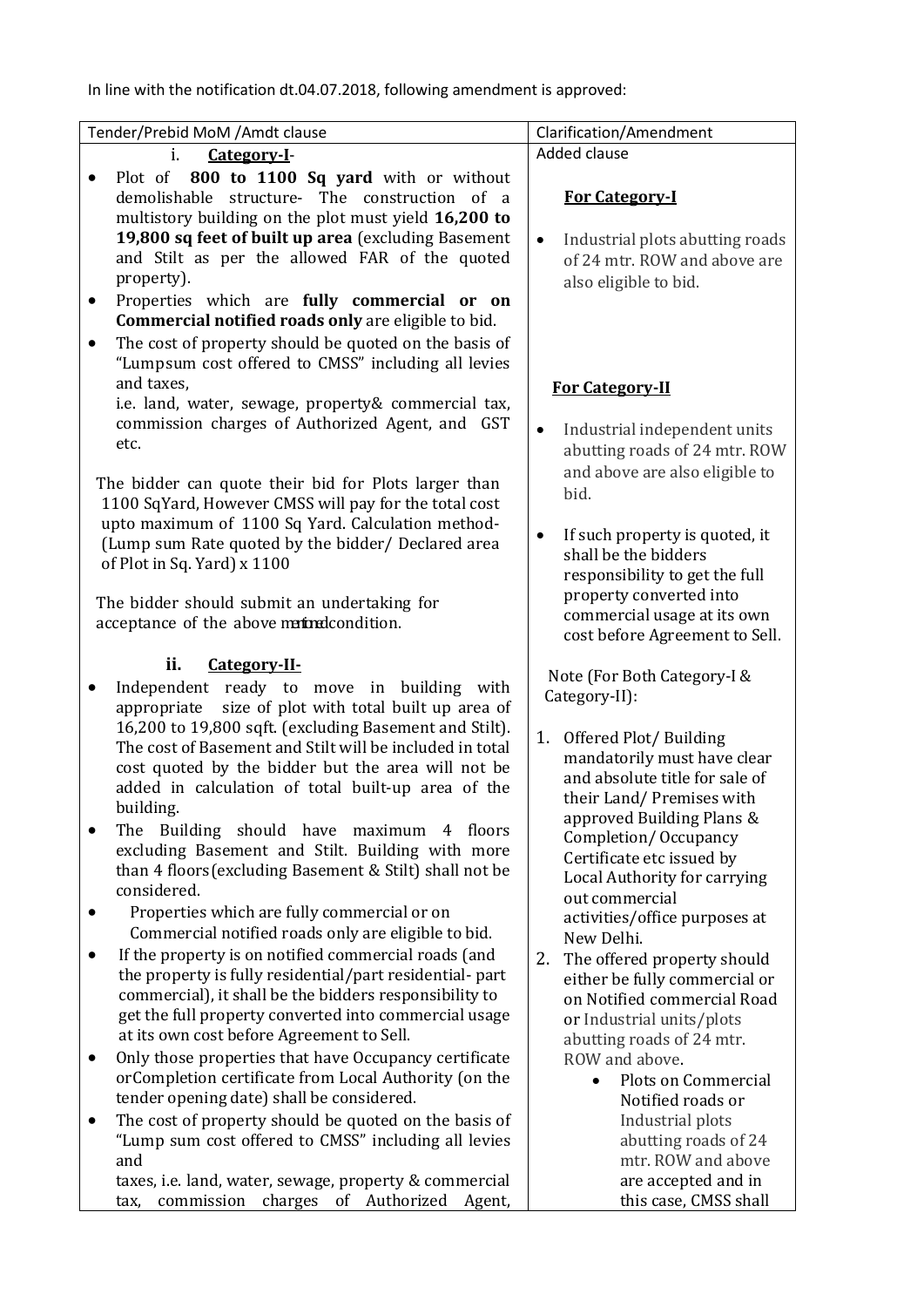| Conversion charges from residential/part residential<br>to Fully Commercial and GST etc. No other additional<br>charges whatsoever would be paid.<br>The bidder will be responsible for installation of<br>$\bullet$<br>DG Set of appropriate capacity and all lifts which<br>are part of building plan after taking necessary<br>clearances (if required). Additional lifts provision<br>(if any) may be left before final registration date.<br>The bidder can quote their bid for Independent Building<br>with total built up area greater than 19,000 sqft.<br>(excluding Basement and Stilt), However CMSS will pay<br>for the total cost up to maximum of 19,800 sqft of built up<br>area. Calculation method- (Lump sum Rate quoted by the<br>bidder/Declared carpet area of independent building in<br>Sq ft.) x 19,800<br>The bidder should submit an undertaking for<br>acceptance of the abovementioned condition.                                                                                                   | be responsible for<br>conversion from<br>residential to<br>Commercial (if<br>required).<br>Independent ready to<br>$\bullet$<br>move in Buildings on<br><b>Commercial Notified</b><br>roads or<br>independent<br>Industrial units<br>abutting roads of 24<br>mtr. ROW and above<br>are accepted and in<br>this case, bidder shall<br>be responsible for<br>conversion from<br>industrial to                        |
|---------------------------------------------------------------------------------------------------------------------------------------------------------------------------------------------------------------------------------------------------------------------------------------------------------------------------------------------------------------------------------------------------------------------------------------------------------------------------------------------------------------------------------------------------------------------------------------------------------------------------------------------------------------------------------------------------------------------------------------------------------------------------------------------------------------------------------------------------------------------------------------------------------------------------------------------------------------------------------------------------------------------------------|--------------------------------------------------------------------------------------------------------------------------------------------------------------------------------------------------------------------------------------------------------------------------------------------------------------------------------------------------------------------------------------------------------------------|
| Note (For Both Category-I & Category-II):                                                                                                                                                                                                                                                                                                                                                                                                                                                                                                                                                                                                                                                                                                                                                                                                                                                                                                                                                                                       | commercial at its<br>own cost before<br>signing of                                                                                                                                                                                                                                                                                                                                                                 |
| 1.<br>Offered Plot/Building mandatorily must have clear<br>and absolute title for sale of their Land/ Premises<br>&<br>with approved Building Plans<br>Completion/OccupancyCertificate etc issued by Local<br>Authority for carrying out commercial activities/office<br>purposes at New Delhi.<br>2.<br>The offered property should either be fully<br>commercial or on Notified commercial Road. Plots<br>on Commercial Notified roads are accepted and in<br>this case, CMSS shall be responsible for conversion<br>from residential to Commercial (if required).<br>Independent ready to move in Buildings on<br>Commercial Notified roads are accepted and in this<br>case, bidder shall be responsible for conversion from<br>residential/part residential to Commercial at its own<br>cost before signing of Agreement to Sell. The bidder<br>should quote price of the property including all such<br>charges. No extra charges would be paid for this by<br>CMSS.CMSS may be involved in the paperwork if<br>required. | Agreement to Sell.<br>The bidder should<br>quote price of the<br>property including<br>all such charges. No<br>extra charges would<br>be paid for this by<br>CMSS.CMSS may be<br>involved in the<br>paperwork if<br>required.<br>Remaining terms will<br>remain same.                                                                                                                                              |
| ii. For Category-I<br>If the property is fully commercial, margin $@17$ Cr.<br>$\bullet$<br>to be considered<br>If the property is on notified Commercial Road and<br>$\bullet$<br>conversion is to be done by CMSS after<br>construction, margin @17 Cr. plus applicable<br>conversion rate w.r.t. the part of property to be<br>converted to commercial would be considered<br>Remaining clause remains same.                                                                                                                                                                                                                                                                                                                                                                                                                                                                                                                                                                                                                 | ii. For Category-I<br>If the property is fully<br>commercial, margin @17<br>Cr. to be considered<br>If the property is on<br>٠<br>notified Commercial Road<br>/ Industrial plots abutting<br>roads of 24 mtr. ROW and<br>above and conversion is<br>to be done by CMSS after<br>construction, margin @17<br>Cr. plus applicable<br>conversion rate w.r.t. the<br>part of property to be<br>converted to commercial |